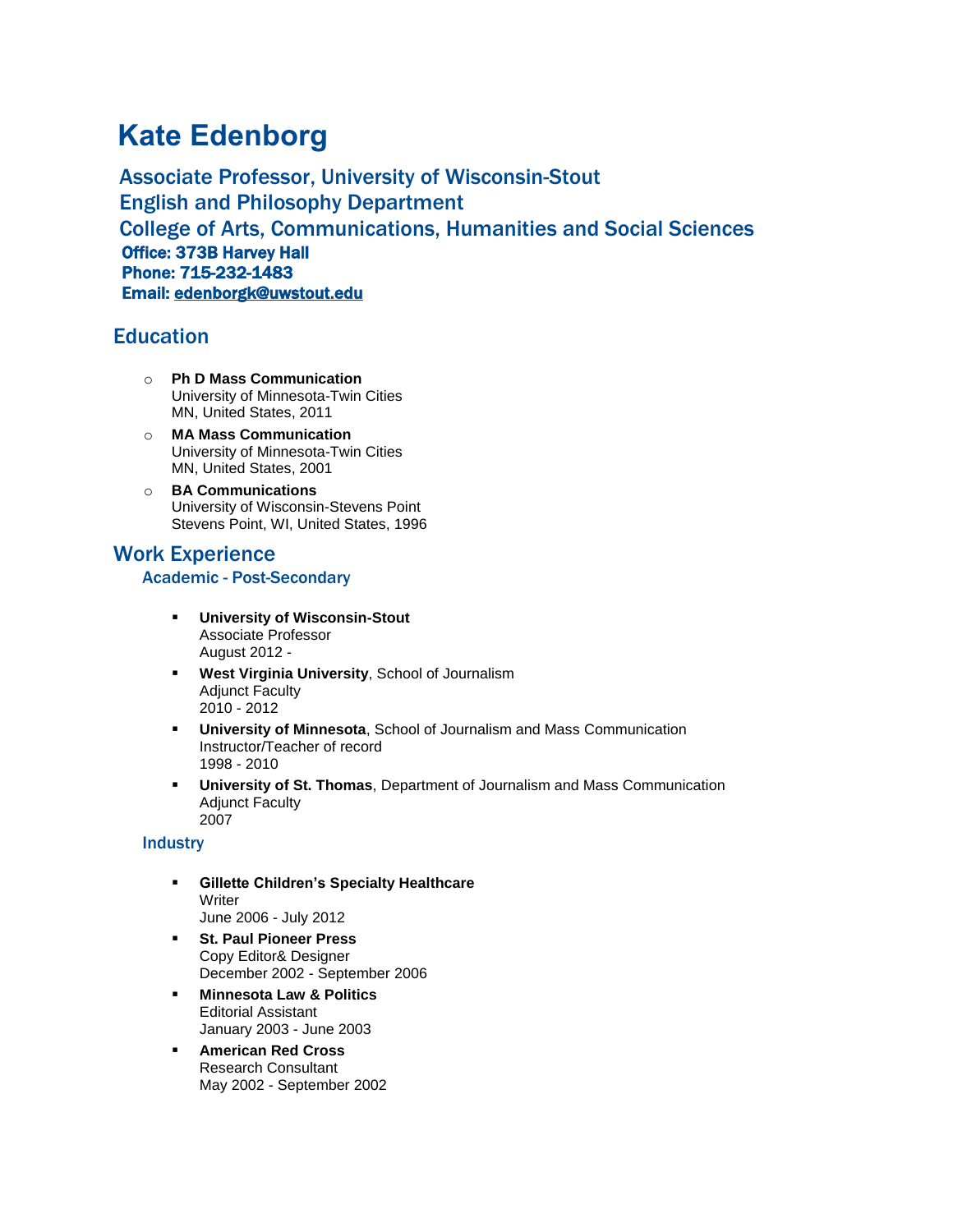- **Carlson Hospitality Worldwide/Radisson** Media Relations May 2001 - February 2002
- **Wausau Daily Herald** LifeStyle Editor March 2000 - August 2000
- **Wausau Daily Herald** Assistant News Editor June 1999 - February 2000
- **Minneapolis Star Tribune** Copy Editor March 1999 - June 1999
- **Minneapolis Star Tribune** Staff Writer September 1998 - January 1999
- **Giant Media Steps (publisher of U.S. Business Litigation, Corporate Legal Times and Illinois Legal Times, national magazines)** Editorial Assistant June 1997 - September 1997
- **Dunn County News (a bi-weekly community newspaper)** Staff Reporter June 1996 - August 1996
- **The Pointer (the UW-Stevens Point campus weekly newspaper)** Features Editor January 1995 - May 1996
- **Dunn County News (a bi-weekly community newspaper)** Staff Reporter June 1995 - August 1995
- **Dunn County News (a bi-weekly community newspaper)** Staff Reporter July 1994 - August 1994

### Academic - P-12

▪ **University of Minnesota** Writing Consultant 2004 - 2005

# Intellectual Contributions

### Book, Chapter

- o Edenborg, K. (2014). Free Love and the Free Market: The (Non-)Politics of Business and the Subtle Sway of Cultural Shifts. .
- o Edenborg, K. (2009). First Lady and the Media: An Examination of Selected Newspaper Coverage of Dolley Madison. IN Sachsman, D. B., Rushing, S. K., & Morris Jr., R. (Eds.), Seeking a Voice: Images of Race and Gender in the 19th Century Press , West Lafayette Indiana: Purdue University Press.
- o Edenborg, K., & Garcia, H. D. (2009). The Darlings Come Out to See the Volunteers Drilled. IN Sachsman, D. B., Rushing, S. K., & Morris Jr., R. (Eds.), Seeking a Voice: Images of Race and Gender in the 19th Century Press , West Lafayette Indiana: Purdue University Press.
- o Edenborg, K. (2000). The Role of the First Lady and the Media: A Preliminary Case Study of New York Times Coverage of Mary Todd Lincoln, 1861-1865. IN Sachsman, D. B., Rushing, S. K., & Van Tuyll, D. (Eds.), The Civil War and the Press , Rutgers: Transaction Press.

### Encyclopedia Article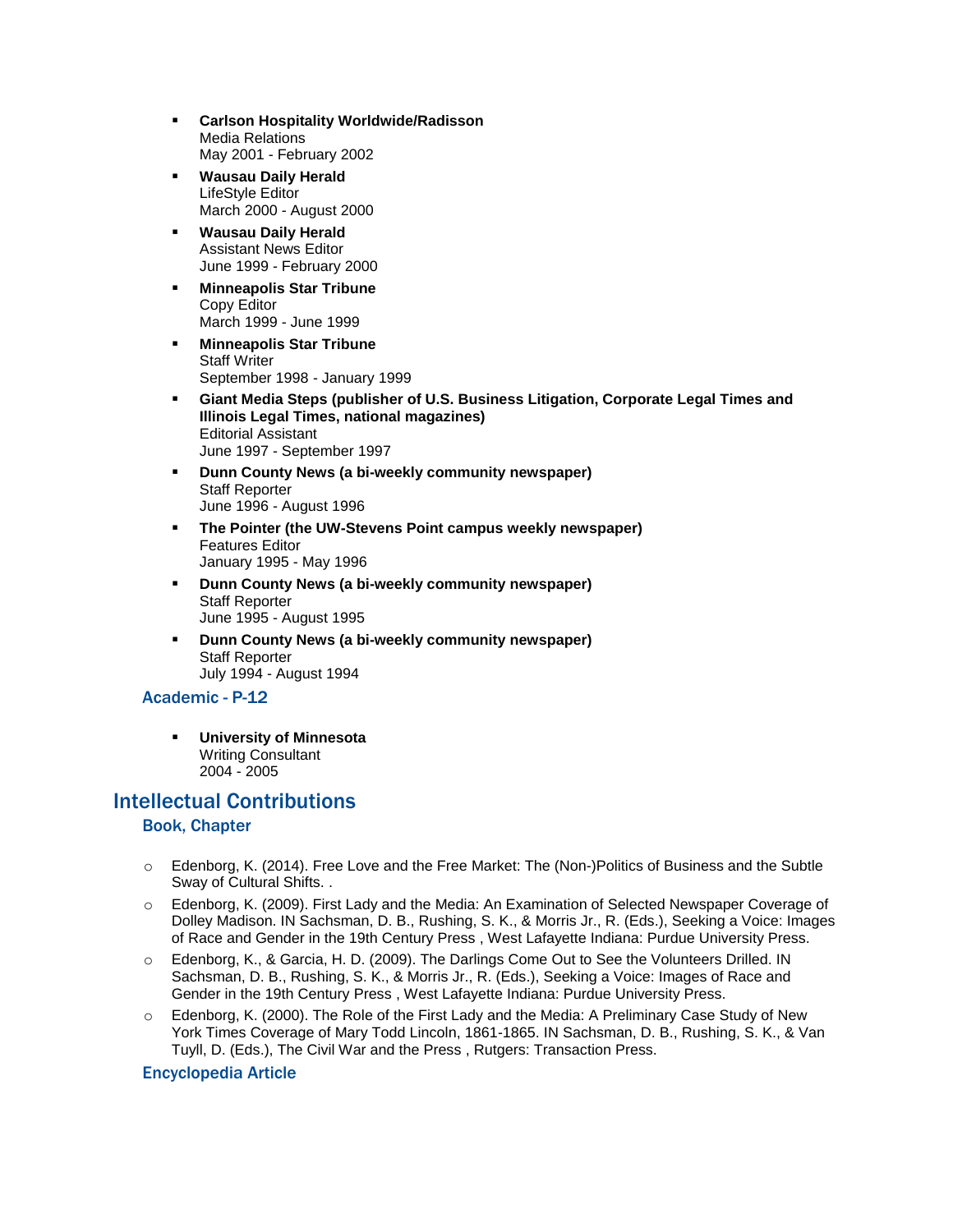o Edenborg, K. (2008). Girl Culture. IN Mitchell, C., & Reid-Walsh, J. (Eds.), *, 1 and 2*, Portsmouth, N.H.: Greenwood Press.

# **Presentations**

### **Workshop**

o Tiala, S., Zagorski, K., Polzer, J., & Edenborg, K. (December 03, 2015). Caching the RSD. Student Research Skills Symposium, Menomonie, WI, United States.

### **Paper**

- o Edenborg, K. (April, 2014). Free Love and the Free Market: The (Non-)Politics of Business and the Subtle Sway of Cultural Shifts. Midwest Political Science Association conference, Chicago, IL, United **States**
- o Edenborg, K. (September, 2012). Learning a New Language: Health Communication. Council for Programs in Technical and Scientific Communication conference, Houghton, MI, United States.
- o Roberts Edenborg, K., & Garcia, H. D. (November, 2004). 'The Darlings Come Out to See the Volunteers Drilled': Depictions of Women in Harper's Weekly During the Civil War. Symposium on the 19th Century Press, the Civil War and Free Expression, Chattanooga, TN, United States.
- o Roberts Edenborg, K. (October, 2003). Caddie Woodlawn Grows Up: Constructions of Girlhood in the 1930s. American Journalism Historians Association conference, Billings, MT, United States.
- o Roberts Edenborg, K. (April, 2003). Gender, Justice and the Status Quo: Pop Culture Images of Women in Ladies' Home Journal and Saturday Evening Post Advertisements and the Supreme Court's Muller v. Oregon (1908) Decision. PCA/ACA 2003 National Conference, New Orleans, LA, United States.
- o Roberts, K. (February, 2002). Notions of the First Lady in Popular Culture: An Examination of Newspaper Coverage of Mary Todd Lincoln, 1861-1865. Southwest Texas PCA/ACA 2002 Conference, Albuquerque, NM, United States.
- o Roberts, K. (November, 2001). The Role of the First Lady and the Media: An Examination of Selected Newspaper Coverage of Dolley Madison, 1809-1817. Symposium on the 19th Century Press, the Civil War and Free Expression, Chattanooga, TN, United States.
- Roberts, K. (November, 1999). Media Coverage of First Ladies: A Quantitative Analysis of Indexed New York Times Coverage of Wives of U.S. Presidents, 1853-1997. Symposium on the 19th Century Press, the Civil War and Free Expression, Chattanooga, TN, United States.
- o Roberts, K. (October, 1998). Gender, Justice and the Status Quo: Images of Women in Ladies' Home Journal and Saturday Evening Post Advertisements and the Supreme Court's Muller v. Oregon (1908) Decision. American Journalism Historians Association convention, Louisville, KY, United States.
- Roberts, K. (April 17, 1998). The Role of the First Lady and the Media: An Examination and Comparison of Selected Newspaper Coverage of Mary Todd Lincoln, 1861-1865. 1998 Midwest Regional AEJMC Journalism History conference, St. Paul, MN, United States.
- o Roberts, K. (November, 1997). The Role of the First Lady and the Media: A Preliminary Case Study of New York Times Coverage of Mary Todd Lincoln, 1861-1865. Symposium on the 19th Century Press, the Civil War and Free Expression, Chattanooga, TN, United States.

#### Founder and coordinator

o Edenborg, K. (2011). . Twin Cities-based Patient Education Summit for health care organizations, MN, United States.

### Guest Lecture

- $\circ$  Edenborg, K. (2002). Media Coverage of the First Lady. History of Mass Communication,
- o Edenborg, K. (2001). The Role of the First Lady and the Media: An Examination of Selected Newspaper Coverage. Studies in Mass Communication (graduate),

# Applied Research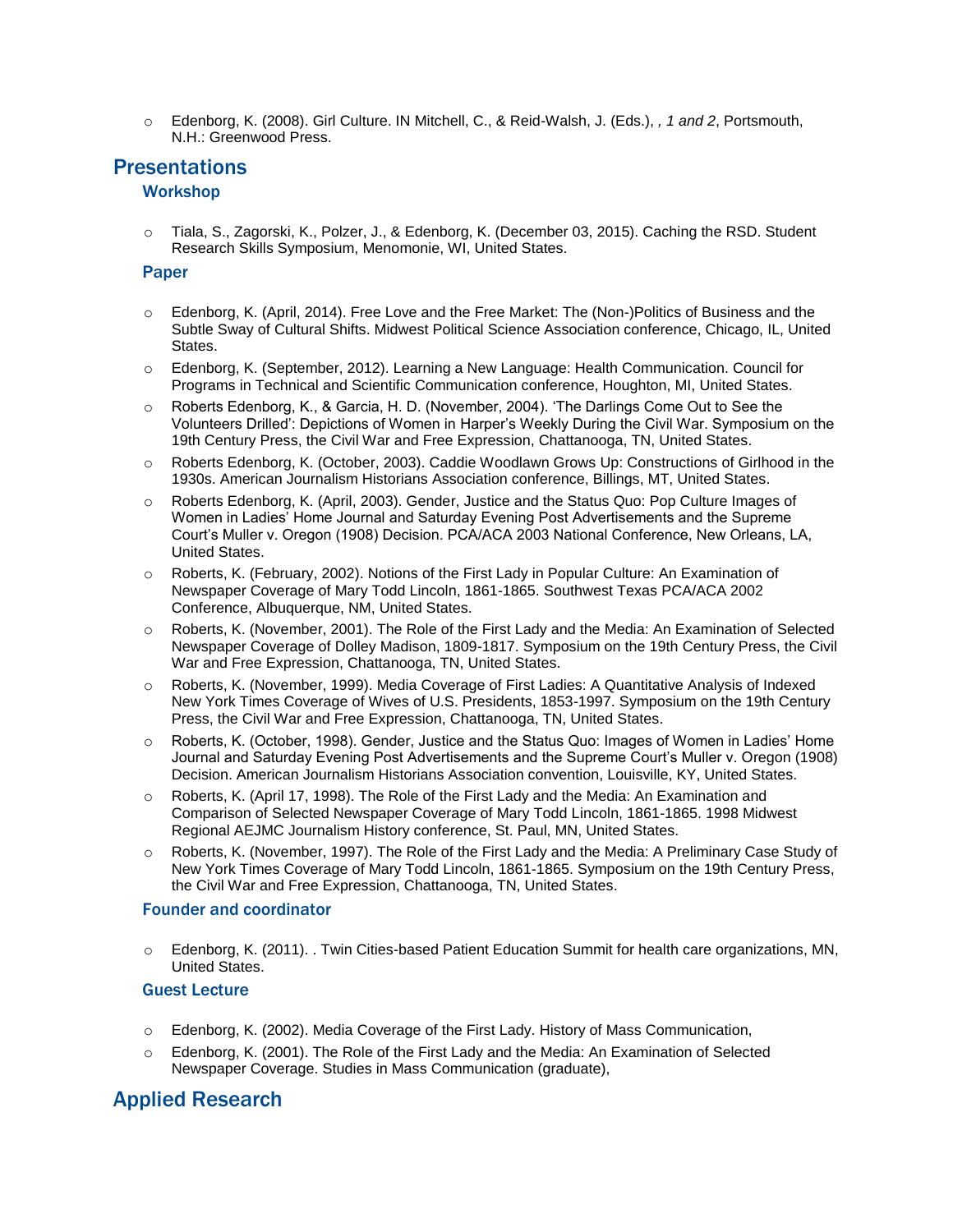### Uncategorized Research assistant

#### o **University of Minnesota**

Literary Journalism on Trial: Masson V. New Yorker and the First Amendment (2006)

### Grants, Contracts, and Sponsored Research

### **Grant**

- o Edenborg, K. (2015) Pursuing National Science Foundation Research Experience for Undergraduates (REU). Sponsored by National Science Foundation, \$289302 (Currently Under Review).
- o Edenborg, K. Curricular Incubation Grant. Sponsored by University of Wisconsin-Stout (Funded).
- o Edenborg, K. Kriss Research Grant. Sponsored by School of Journalism and Mass Communication (Funded).

### Awards, Fellowships, Honors, and Scholarships Award

- o Excellence in Scholarship, Kappa Tau Alpha National Honor Society (2006)
- o Great Ideas For Teachers scholar, AEJMC (2006)
- o Promising Professors Competition, AEJMC (2005)
- o Crystal Clarion Award, Association for Women in Communications (2004)
- o Page One Contest, Minnesota Society of Professional Journalist (2004)
- o Elected for Academic Achievement, Phi Kappa Phi Honor Society (1998)
- o Outstanding Student Paper Award and Outstanding Paper Runner Up Overall, American Journalism Historians Association conference (1998)

#### **Scholarship**

- o F. Gerald Kline memorial scholarship, (2003)
- o Arle and Billy Haeberle scholarship, (2002)
- o Excellence in Journalism tuition scholarship, Reader's Digest Foundation (1996)

#### Fellowship

- o Research fellow, Center for Writing, University of Minnesota (2003)
- o Administrative fellow, School of Journalism and Mass Communication Graduate and Undergraduate Studies Center (1997)

### Professional Memberships

- Professional Editors Network
- American Copy Editors Society
- Children's Literature Association
- Popular Culture Association
- Society of News Design
- American Journalism Historians Association
- Association for Education in Journalism and Mass Communication

**Service University**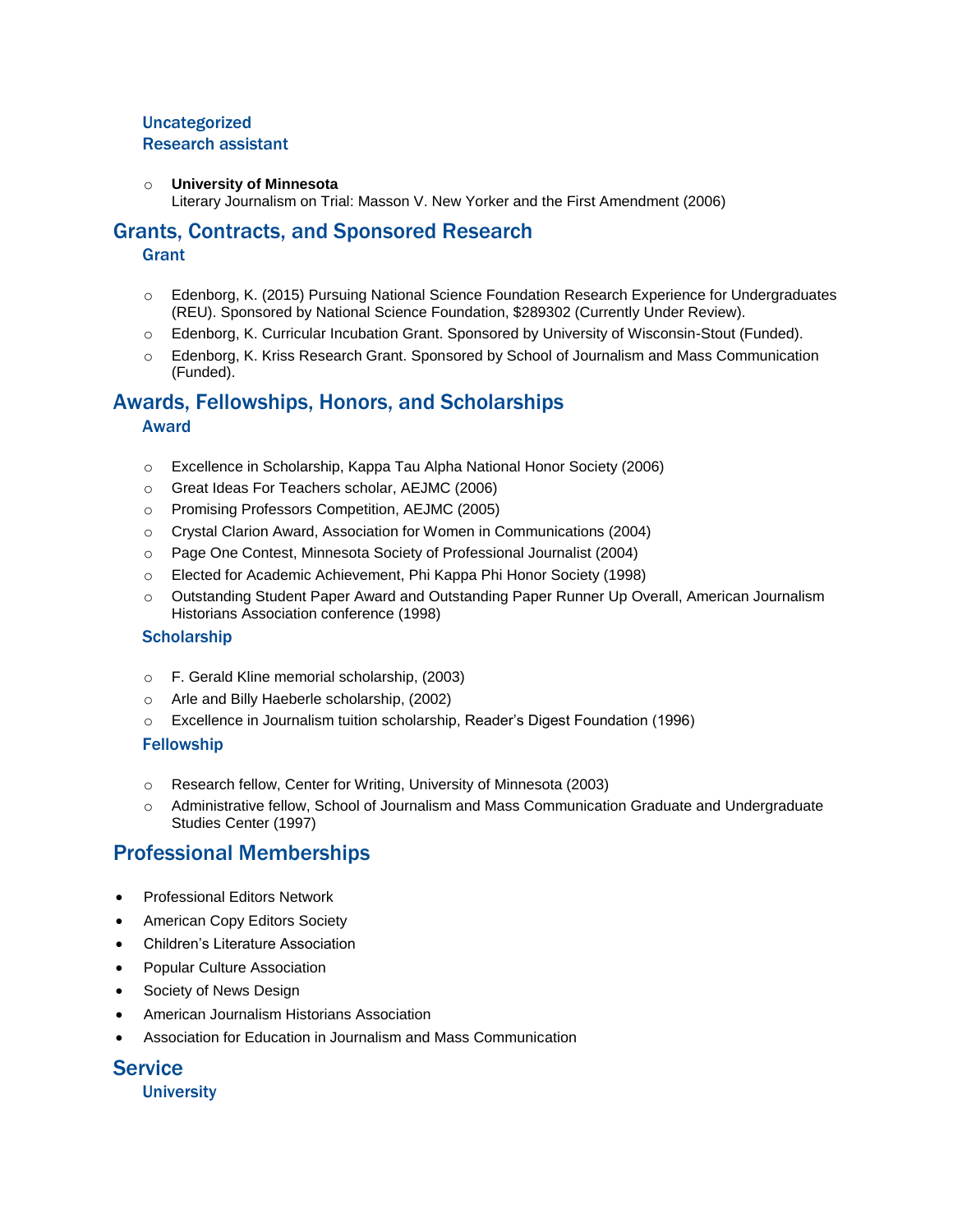#### *UW Stout*

- **Faculty Advisor, Fashion. Art. and Beauty. Magazine (2013 Present)**
- **Committee Member, Planning and Review Committee (2013 Present)**
- **Applied Journalism Concentration Coordinator**, Professional Communication and Emerging Media Program (2013 - Present)
- **Committee Member, Student Center Advisory Committee (2013 Present)**
- **Committee Member, Advanced Writing Committee (2012 Present)**
- **E** Advisory Board Member, Professional Communication and Emerging Media Advisory Board (2012 - Present)
- **Honors Colloquium Leader, Honors College (2013)**
- **Drama judge** , Prometheus (2013)

### **Professional**

- o **Committee Chair**, American Journalism Historians Association (2013 Present)
- o **Committee Member**, Editorial Board for the Journal of Consumer Health on the Internet (2013 Present)
- o **Committee Member**, American Journalism Historians Association History in the Curriculum Committee (2012 - Present)
- o **Steering committee**, Symposium on the 19th Century Press, the Civil War and Free Expression (1999 - Present)
- o **Book reviewer**, Journalism History (academic journal) (2008)
- o **Head**, Graduate Education Interest Group, AEJMC (2006 2007)
- o **Speaker**, Best of the Midwest College Newspaper Convention (2006)
- o **Chief Marketing Officer**, Minnesota Women in Communications (2006)
- o **Moderator**, Two panels at AEJMC Convention (2006)
- o **Co-Programming Chair**, Graduate Education Interest Group, AEJMC (2005 2006)
- o **Moderator**, Two panels at AEJMC Convention (2005)
- o **Committee Chair**, Ph.D. student panel at the forum to discuss doctoral education in mass communication (2004)
- o **Member**, faculty search committee, School of Journalism and Mass Communication (SJMC) (2003 2004)
- o **Coordinator**, SJMC Graduate Student Organization workshops (2002 2004)
- o **Judge**, 24th Edition of the Society for News Design Competition (2003)
- o **Paper reviewer**, AJHA-AEJMC History Division Joint Meeting (2003)
- o **Representative**, SJMC Graduate Affairs Committee (2000 2003)
- o **Judge**, Associated Church Press Awards (2001)
- o **Officer, Vice President**, SJMC Graduate Student Organization (2001)
- o **Supervisor**, SJMC editing lab (1997 1999)
- o **Contributor**, Murphy Reporter (1997 1998)
- o **Contributor**, Murphy Reporter (1997 1998)
- o **Editor**, School of Journalism and Mass Communication (SJMC) Annual Report (1997 1998)
- o **Contributor**, Murphy Monthly and Silha Bulletin (1997)

### **Community**

- o **Community Historian**, Chippewa Valley Museum's Here's to Your Health exhibit (2013 Present)
- o **Board of Directors**, Girls on the Run-Eau Claire County (2013 Present)
- o **Committee Member**, Menomonie Young Professionals (2013 Present)